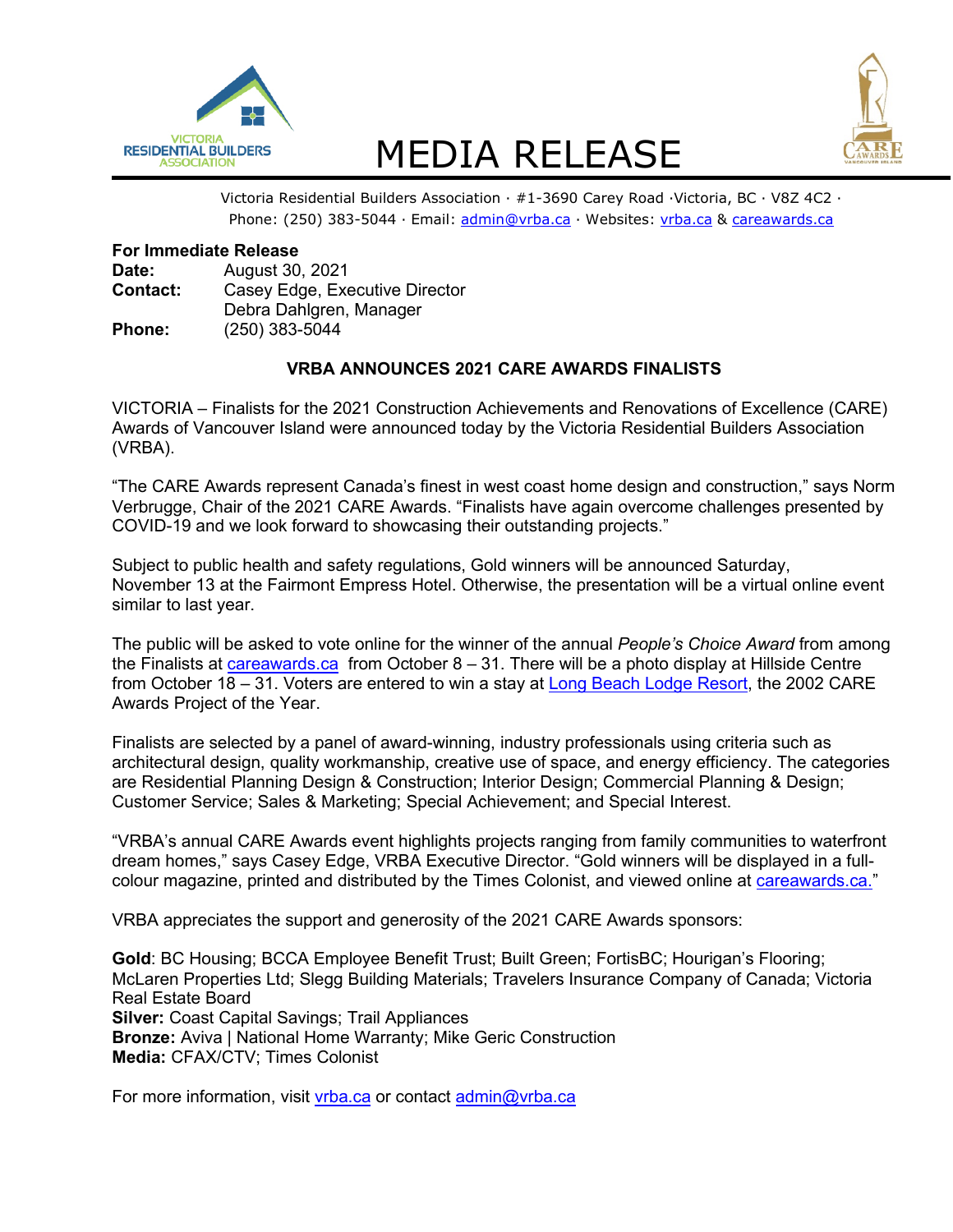# **2021 CARE Awards Finalists**

## **Best Entry Level Market Home**

GableCraft Homes - Corrigan Rayn Properties - Newlyweds

# **Best Single Family Detached Spec Home under 2,500 sq. ft.**

Amity Construction - Narrows Città Group - Lot 10 Home at Bakerview GableCraft Homes - Carlisle

## **Best Single Family Detached Spec Home over 2,500 sq. ft.**

Amity Construction - Strait GableCraft Homes - Neville Gary Sandhu Developments - White House

# **Best Single Family Detached Custom Home under \$1,000,000**

Gary Sandhu Developments - Seymour Made to Last Custom Homes - Lakeview Retreat Rayn Properties - Farmhouse

# **Best Single Family Detached Home \$1 M - 1.5 M**

Patriot Homes and Java Designs - Outlook Patriot Homes and Victoria Design Group - Villa Rayn Properties - Piano

### **Best Single Family Detached Home \$1.5 M - 2 M**

Christopher Developments - Fisgard Beach House Philco Construction and Ryan Hoyt Designs - On the Rocks Rannala Freeborn Construction - Modern Farmhouse

#### **Best Single Family Detached Home over \$2 M**

Falcon Heights Contracting and Ryan Hoyt Designs - Flair and Family GT Mann Contracting, Jenny Martin Design and Ryan Hoyt Designs - Hidden Hills Novus Properties, Jenny Martin Design and Zebra Design - Magnolia Lane Patriot Homes and Adapt Design - Elevated Rannala Freeborn Construction - Oculus

# **Best New Subdivision**

Città Group and Ryan Hoyt Designs - Homes at Bakerview GableCraft Homes - Royal Bay Phase 2D & 3A Verity Construction - Westview Phase 1

## **Best Multi-Family / Townhouse Project**

Abstract Developments - Avery Lane GableCraft Homes - Compass Kahlon Developments - Sea Breeze Mike Geric Construction - The Reeve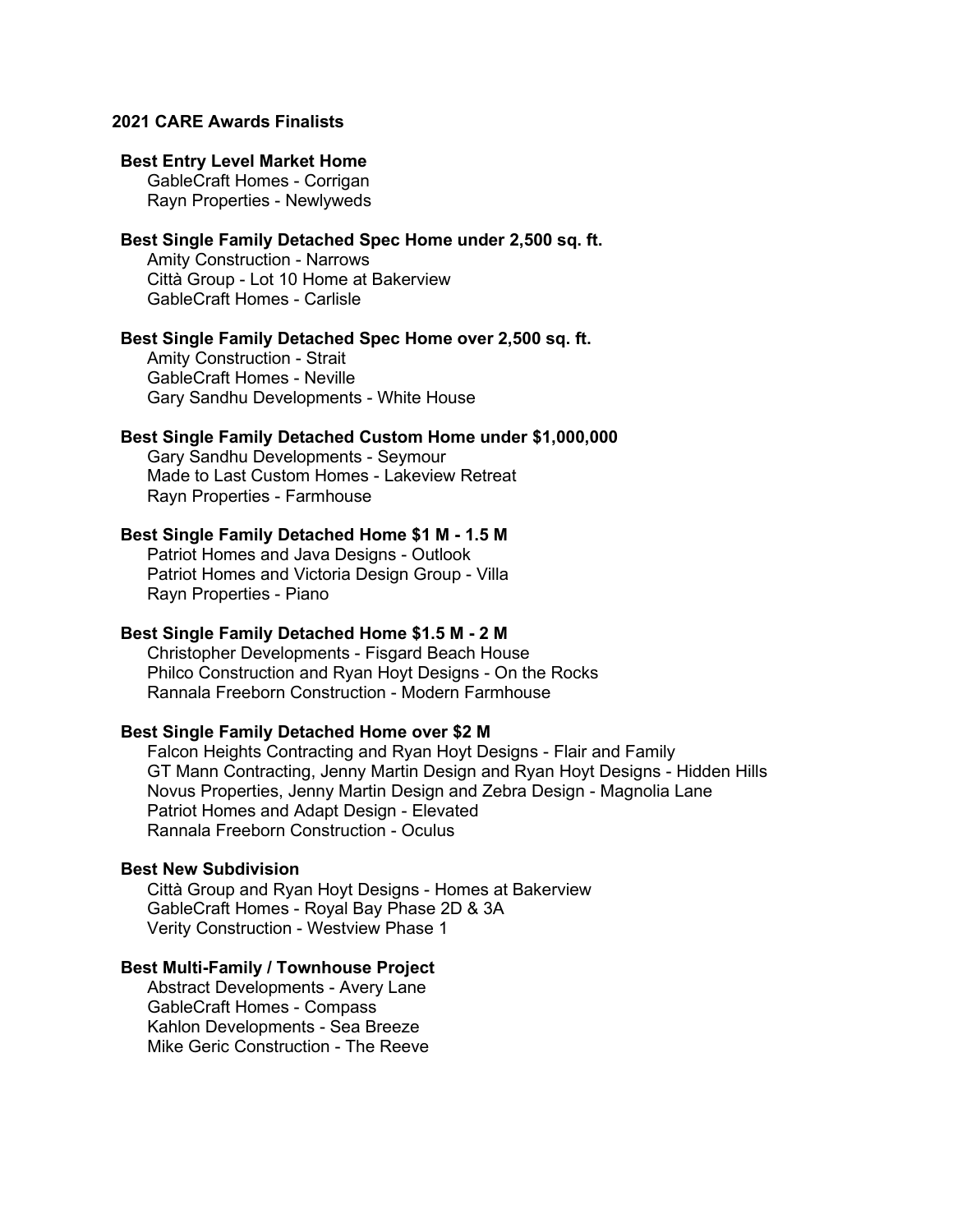#### **Best Garden Suite / Accessory Building**

Adapt Design - Shorncliffe Studio Christopher Developments - Fisgard Beach House

#### **Best Outdoor Space**

Christopher Developments - Fisgard Beach House GT Mann Contracting, Jenny Martin Design and Ryan Hoyt Designs - Hidden Hills Novus Properties, Jenny Martin Design and Zebra Design - Magnolia Lane Patriot Homes and Adapt Design - Elevated Philco Construction and Ryan Hoyt Designs - On the Rocks

## **Best New Home Design under \$2 M**

Adapt Design - Winterfell Cottage Christopher Developments - Fisgard Beach House GableCraft Homes - Carlisle Ryan Hoyt Designs and Philco Construction - On the Rocks

#### **Best New Home Design over \$2 M**

Novus Properties, Jenny Martin Design and Zebra Design - Magnolia Lane Ryan Hoyt Designs - Flair and Family Ryan Hoyt Designs - Hidden Hills

## **Best Home Design - Concept**

Ryan Hoyt Designs - Sheltered Cove Ryan Hoyt Designs - Triple A Ryan Hoyt Designs - True Perspective Step One Design - West Coast Riviera

## **Best Innovative Feature**

Abstract Developments - Bowker Collection Christopher Developments - Fisgard Beach House GT Mann Contracting, Jenny Martin Design and Ryan Hoyt Designs - Hidden Hills Philco Construction and Ryan Hoyt Designs - On the Rocks

## **Best Residential Renovation or Restoration**

Amity Construction - Home Green Island Builders - Castlerock Jenny Martin Design - Mon Petit Chou Made to Last Custom Homes - Thetis Transformation

## **Best Traditional Kitchen**

GableCraft Homes - Neville Jenny Martin Design and Thomas Philips Woodworking - Mon Petit Chou Made to Last Custom Homes - Thetis Transformation Novus Properties and Jenny Martin Design - Magnolia Lane

#### **Best Contemporary Kitchen under 250 sq. ft.**

GableCraft Homes - Carlisle Interactive Construction and Carly Sanderson Interiors - The Hilltop House Rannala Freeborn Construction - Oculus Thomas Philips Woodworking - Downtown Retreat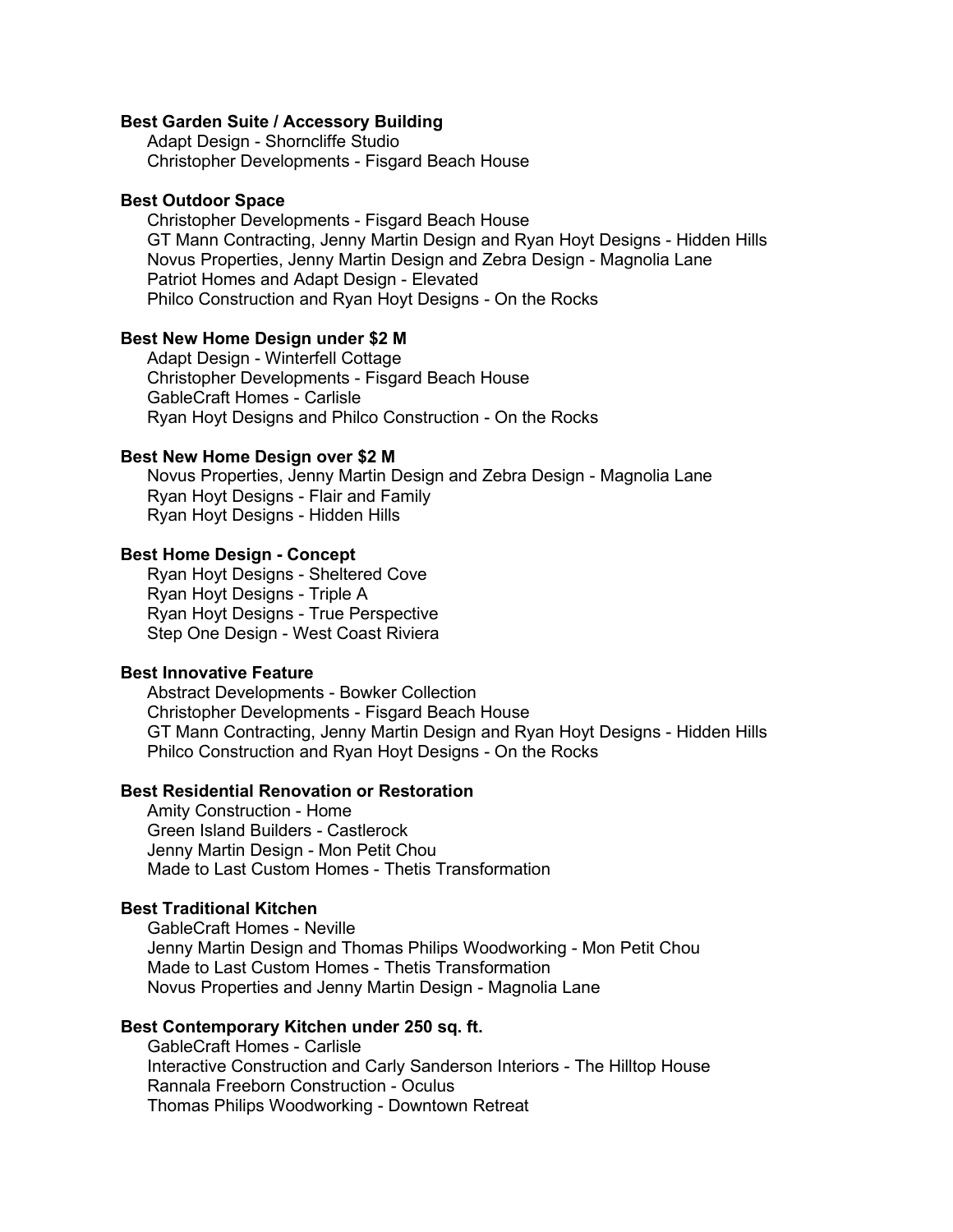#### **Best Contemporary Kitchen over 250 sq. ft.**

Christopher Developments - Fisgard Beach House Falcon Heights Contracting and Jason Good Custom Cabinets - Flair and Family GT Mann Contracting, Jenny Martin Design and Thomas Philips Woodworking - Hidden Hills Patriot Homes - Elevated Rannala Freeborn Construction - Modern Farmhouse

# **Best Traditional Bathroom**

Amity Construction - Home GableCraft Homes - Neville

# **Best Contemporary Bathroom**

GableCraft Homes - Carlisle Interactive Construction and Carly Sanderson Interiors - The Hilltop House Made to Last Custom Homes - Lakeview Retreat

#### **Best Master Suite**

Christopher Developments - Fisgard Beach House GT Mann Contracting, Jenny Martin Design and Thomas Philips Woodworking - Hidden Hills Novus Properties and Jenny Martin Design - Magnolia Lane Patriot Homes and Adapt Design - Elevated Rannala Freeborn Construction - Oculus

#### **Best Interior - Residential**

Christopher Developments - Fisgard Beach House GT Mann Construction, Jenny Martin Design and Thomas Philips Woodworking - Hidden Hills Novus Properties and Jenny Martin Design - Magnolia Lane Philco Construction - On the Rocks Rannala Freeborn Construction - Oculus

## **Best Custom Millwork under 2,000 sq. ft.**

Interactive Construction and Carly Sanderson Interiors - The Hilltop House Jenny Martin Design and Thomas Philips Woodworking - Mon Petit Chou Thomas Philips Woodworking - Downtown Retreat

## **Best Custom Millwork over 2,000 sq. ft.**

Christopher Developments - Fisgard Beach House GT Mann Contracting, Jenny Martin Design and Thomas Philips Woodworking - Hidden Hills Novus Properties and Jenny Martin Design - Magnolia Lane Patriot Homes - Elevated Rannala Freeborn Construction - Oculus

## **Best Commercial Project**

GableCraft Homes - Sequoia Coffee at Royal Bay Outlook Project Management - Nil Tu,O Verity Construction - Westshore BoulderHouse